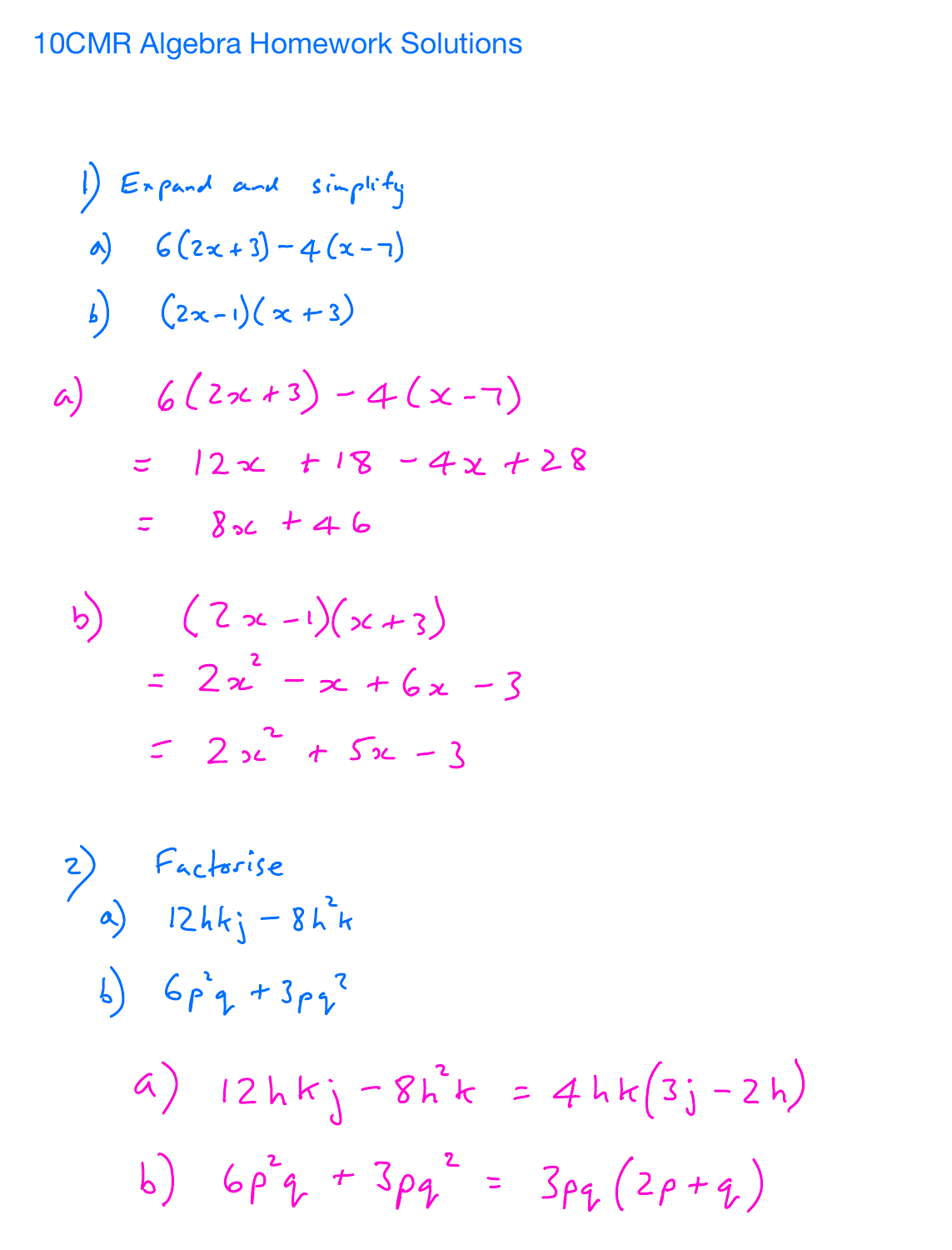3) Solve  
\na) 
$$
2x-7=11
$$
  
\nb)  $5x-14 = 26-3x$   
\nc)  $3(2x+5) = 2(x-7) + 4s$   
\n $2x = 18$   
\n $2x = 18$   
\n $2x = 18$   
\n $2x = 18$   
\n $2x = 18$   
\n $2x = 18$   
\n $2x = 18$   
\n $2x = 18$   
\n $2x = 18$   
\n $2x = 18$   
\n $2x = 18$   
\n $2x = 18$   
\n $2x = 12$   
\n $2x = 12$   
\n $2x = 12$   
\n $2x = 15-3$   
\n $2x = 15-3$   
\n $2x = 15-3$   
\n $2x = 15-3$   
\n $2x = 15-3$   
\n $2x = 12$   
\n $2x = 12$   
\n $2x = 12$   
\n $2x = 12$   
\n $2x = 12$   
\n $2x = 12$   
\n $2x = 12$   
\n $2x = 12$   
\n $2x = 12$   
\n $2x = 12$   
\n $2x = 12$   
\n $2x = 12$   
\n $2x = 12$   
\n $2x = 12$   
\n $2x = 12$   
\n $2x = 1$   
\n $2x = 1$   
\n $2x = 1$   
\n $2x = 1$   
\n $2x = 1$   
\n $2x = 1$   
\n $2x = 1$   
\n $2x = 1$   
\n $2x = 1$   
\n $2x = 1$   
\n $2x = 1$   
\n $$